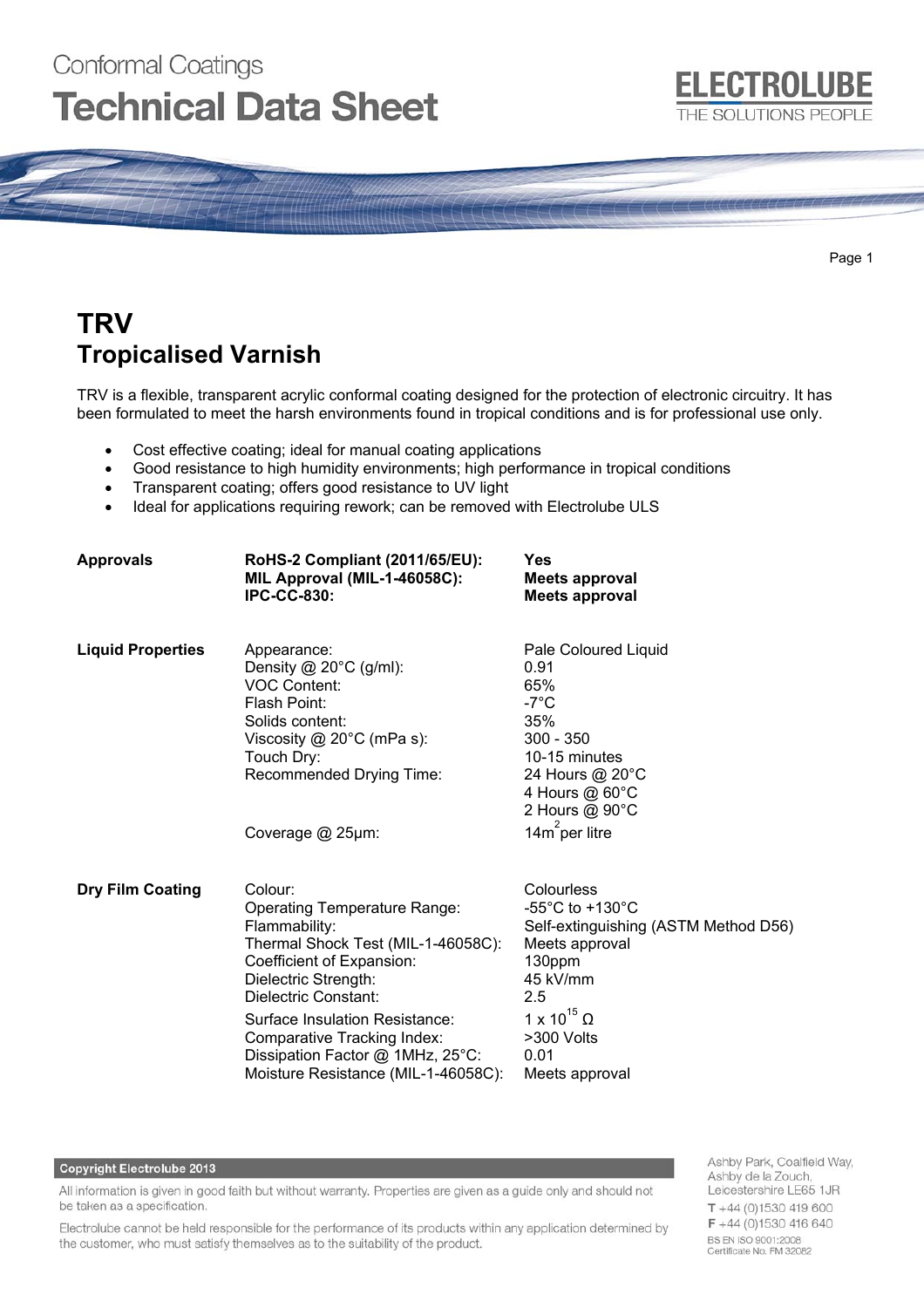

#### Page 2

| Packaging                         | <b>Description</b>                                                              | <b>Order Code</b>                                       | <b>Shelf Life</b>                                             |
|-----------------------------------|---------------------------------------------------------------------------------|---------------------------------------------------------|---------------------------------------------------------------|
| <b>TRV Conformal Coating</b>      | 500ml Bulk                                                                      | TRV500ML                                                | 48 Months                                                     |
| <b>Universal Acrylic Thinners</b> | 5 Litre                                                                         | UAT05L                                                  | 72 Months                                                     |
| <b>Removal Solvent</b>            | 200ml Aerosol<br>400ml Aerosol<br>1 Litre Bulk<br>5 Litre Bulk<br>25 Litre Bulk | <b>ULS200D</b><br>ULS400D<br>ULS01L<br>ULS05L<br>ULS25L | 36 Months<br>36 Months<br>72 Months<br>72 Months<br>72 Months |

## **Directions for Use**

TRV can be sprayed, dipped or brushed. The thickness of the coating depends on the method of application (typically 25-75 microns). Temperatures of less than 16°C or relative humidity in excess of 75% are unsuitable for the application of TRV. As is the case for all solvent based conformal coatings, adequate extraction should be used (refer to MSDS for further information).

Substrates should be thoroughly cleaned before coating. This is required to ensure that satisfactory adhesion to the substrate is achieved. Also, all flux residues must be removed as they may become corrosive if left on the PCB. Electrolube manufacture a range of cleaning products using both hydrocarbon solvent and aqueous technology. Electrolube cleaning products produce results within Military specification.

# **Spraying – Bulk**

TRV needs to be diluted with the appropriate thinners (UAT) before spraying. The optimum viscosity to give coating quality and thickness depends on the spray equipment and conditions, but normally a dilution ratio of 1:1 to 2:1 (TRV:UAT) is required. Suitable spray viscosity is typically 50-80mPa s. If bulk coating material has been agitated, allow to stand until air bubbles have dispersed.

TRV is suitable both for use in manual spray guns and selective coating equipment. The selected nozzle should enable a suitable even spray to be applied in addition to suiting the prevailing viscosity. The normal spray gun pressure required is 274 to 413 kPa (40 - 60 lbs/sq.inch). After spraying, the boards should be placed in an aircirculating drying cabinet and left to dry.

#### **Copyright Electrolube 2013**

All information is given in good faith but without warranty. Properties are given as a guide only and should not be taken as a specification.

Electrolube cannot be held responsible for the performance of its products within any application determined by the customer, who must satisfy themselves as to the suitability of the product.

Ashby Park, Coalfield Way, Ashby de la Zouch, Leicestershire LE65 1JR  $T + 44(0)1530419600$  $F + 44(0)1530416640$ BS EN ISO 9001:2008 Certificate No. FM 32082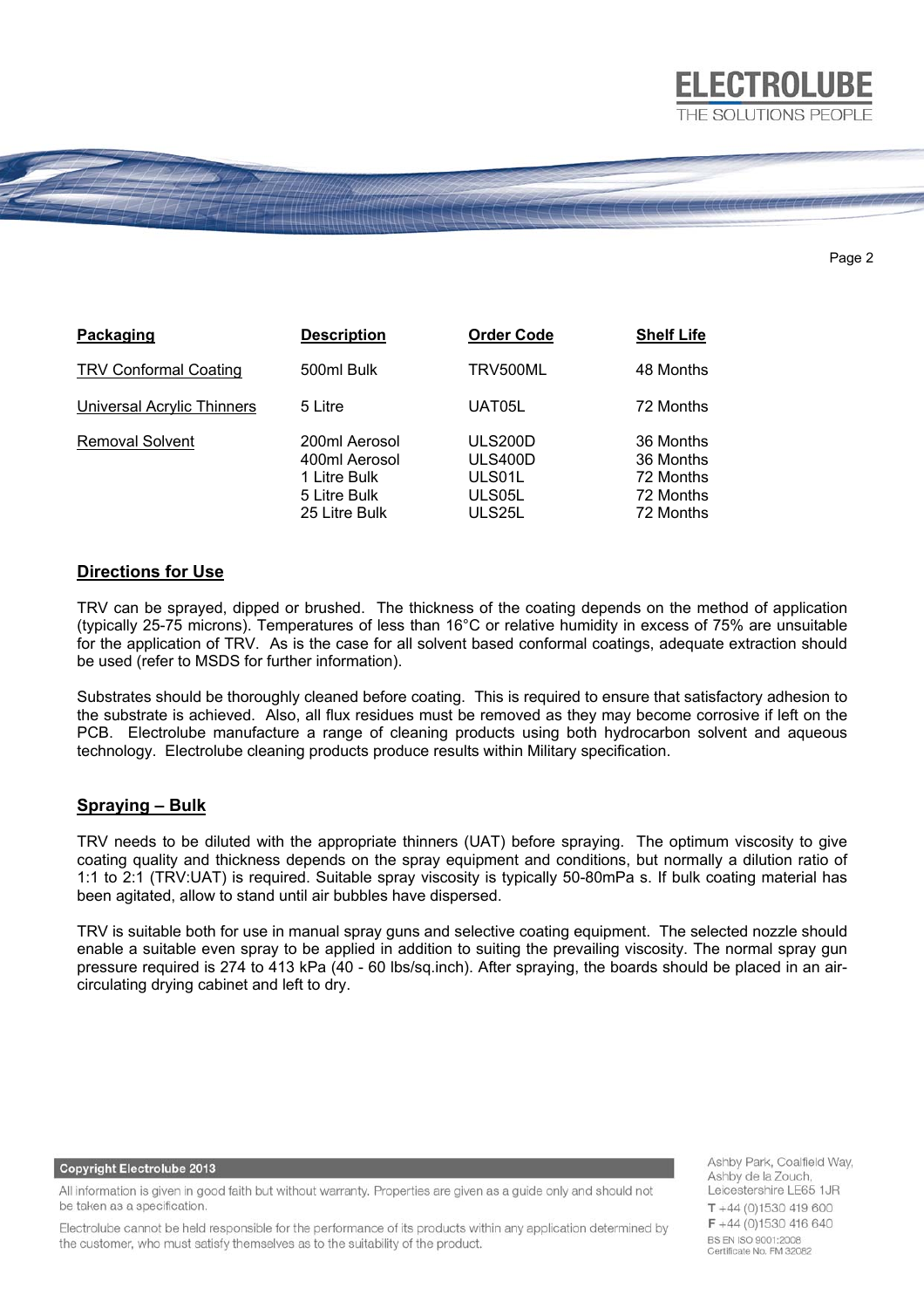

Page 3



# **Dip Coating**

Ensure that the coating material in the container has been agitated thoroughly and has been allowed to stand for at least 2 hours for all the air bubbles to disperse. Universal Acrylic Thinners (UAT) should be used to keep the TRV coating at a suitable viscosity for dipping (200 – 300mPa s @ 20°C). UAT is added periodically as the solvent evaporates. The viscosity should be checked using a viscosity meter or "flow cup".

The board assemblies should be immersed in the TRV dipping tank in the vertical position, or at an angle as close to the vertical as possible. Connectors should not be immersed in the liquid unless they are very carefully masked. Electrolube Peelable Coating Masks (PCM/PCS) are ideal for this application.

#### **Copyright Electrolube 2013**

All information is given in good faith but without warranty. Properties are given as a guide only and should not be taken as a specification.

Electrolube cannot be held responsible for the performance of its products within any application determined by the customer, who must satisfy themselves as to the suitability of the product.

Ashby Park, Coalfield Way, Ashby de la Zouch, Leicestershire LE65 1JR  $T + 44(0)1530419600$  $F + 44(0)1530416640$ BS EN ISO 9001:2008 Certificate No. FM 32082